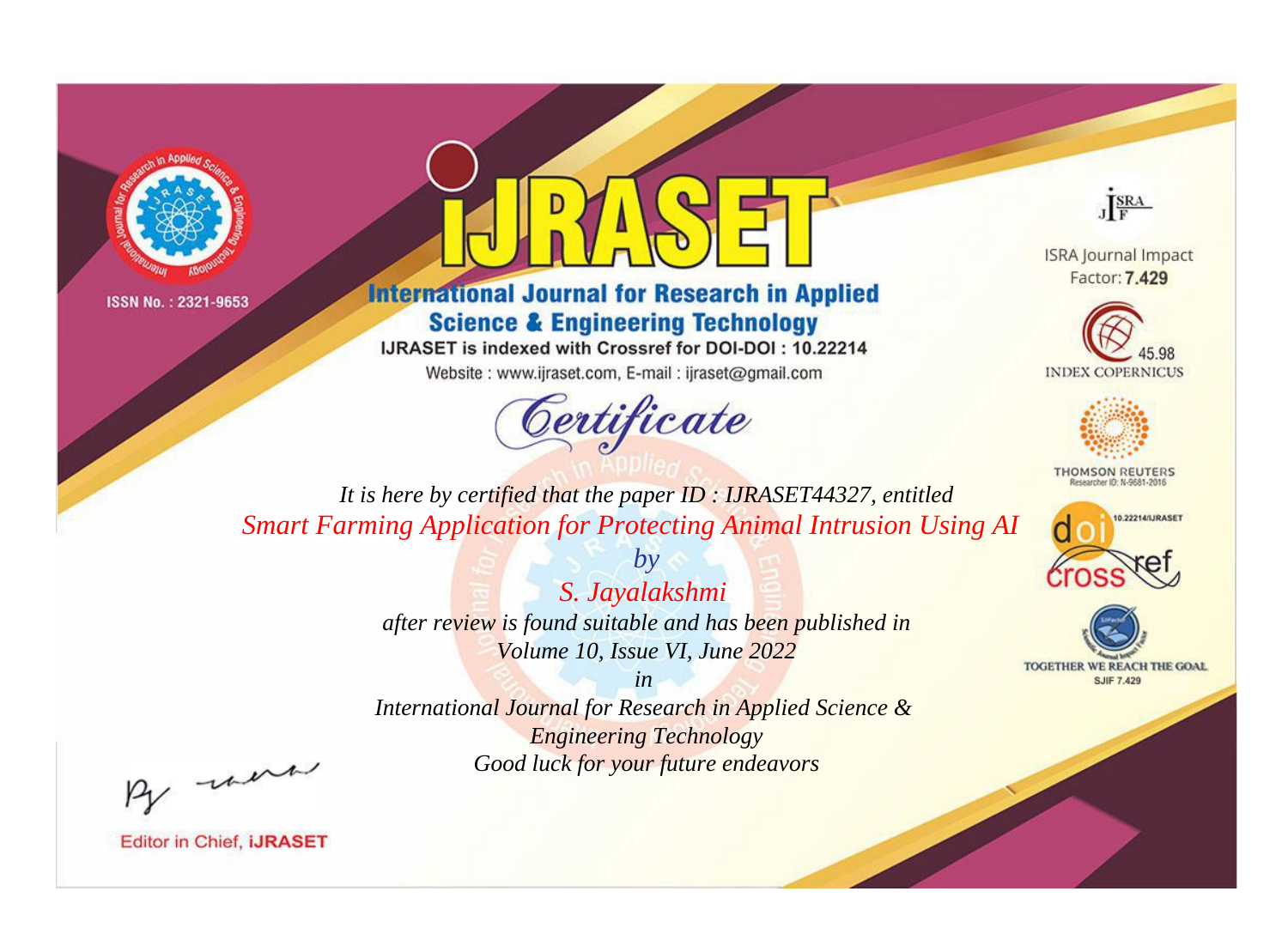



**International Journal for Research in Applied Science & Engineering Technology** 

IJRASET is indexed with Crossref for DOI-DOI: 10.22214

Website: www.ijraset.com, E-mail: ijraset@gmail.com



JERA

**ISRA Journal Impact** Factor: 7.429





**THOMSON REUTERS** 



TOGETHER WE REACH THE GOAL **SJIF 7.429** 

*It is here by certified that the paper ID : IJRASET44327, entitled Smart Farming Application for Protecting Animal Intrusion Using AI*

*V. Aswini* 

*by*

*after review is found suitable and has been published in Volume 10, Issue VI, June 2022*

*in* 

*International Journal for Research in Applied Science & Engineering Technology Good luck for your future endeavors*

By morn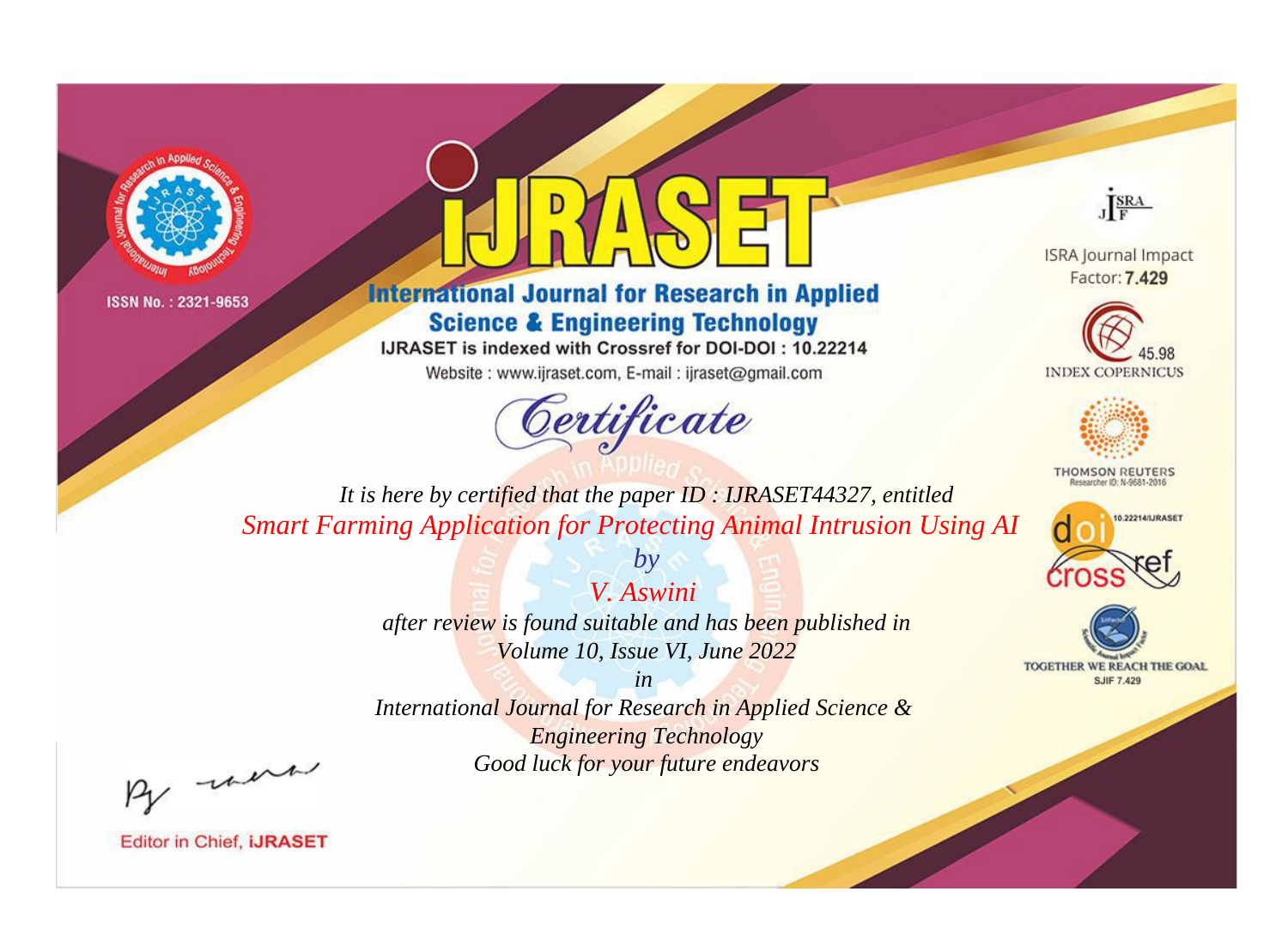



**International Journal for Research in Applied Science & Engineering Technology** 

IJRASET is indexed with Crossref for DOI-DOI: 10.22214

Website: www.ijraset.com, E-mail: ijraset@gmail.com



JERA

**ISRA Journal Impact** Factor: 7.429





**THOMSON REUTERS** 



TOGETHER WE REACH THE GOAL **SJIF 7.429** 

*It is here by certified that the paper ID : IJRASET44327, entitled Smart Farming Application for Protecting Animal Intrusion Using AI*

> *V Jaya after review is found suitable and has been published in Volume 10, Issue VI, June 2022*

*by*

*in* 

*International Journal for Research in Applied Science & Engineering Technology Good luck for your future endeavors*

By morn